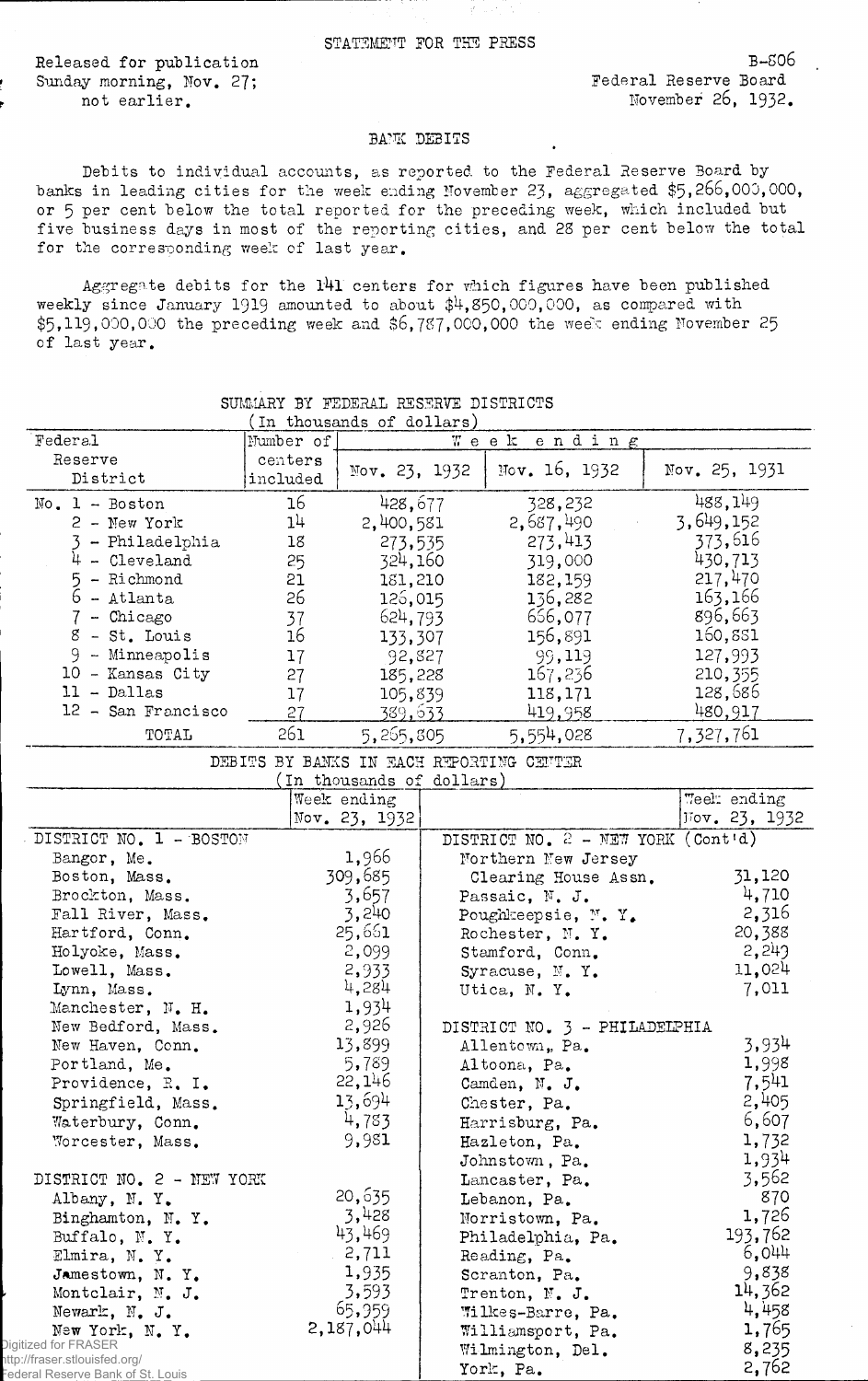|  |  | DEBITS BY BANKS IN EACH REPORTING CENTER |  |
|--|--|------------------------------------------|--|
|  |  | (In thousands of dollars)                |  |

|                                                                    |               | numito ni numuno tu macui matometua<br>(In thousands of dollars) | $B-506a$        |
|--------------------------------------------------------------------|---------------|------------------------------------------------------------------|-----------------|
|                                                                    | Week ending   |                                                                  | Week ending     |
|                                                                    | Nov. 23, 1932 |                                                                  | Nov. $23, 1932$ |
| DISTRICT NO. 4 - CLEVELAND                                         |               | DISTRICT NO. 6 - ATLANTA (Cont'd)                                |                 |
| Akron, Ohio                                                        | 9,765         | Elberton, Ga.                                                    | 128             |
| Butler, Pa.                                                        | 1,293         | Hattiesburg, Miss.                                               | 700             |
| Canton, Ohio                                                       | 3,626         | Jackson, Miss.                                                   | 3,151           |
| Cincinnati, Ohio                                                   | 48,665        | Jacksonville, Fla.                                               | 5,937           |
| Cleveland, Ohio                                                    | 79,785        | Knoxville, Tenn.                                                 | 3,918           |
| Columbus, Ohio                                                     | 17,784        | Macon, Ga.                                                       | 1,946           |
| Dayton, Ohio                                                       | 7,125         | Meridian, Miss.                                                  | 1,319           |
| Erie, Pa.                                                          | 4,058         | Miami, Fla.                                                      | 2,326           |
| Franklin, Pa.                                                      | 465           | Mobile, Ala.                                                     | 4,441           |
| Greensburg, Pa.                                                    | 1,176         | Montgomery, Ala.                                                 | 2,639           |
| Hamilton, Ohio                                                     | 1,550         | Nashville, Tenn.                                                 | 10,492          |
| Homestead, Pa.                                                     | 442           | Newman, Ga.                                                      | 190             |
| Lexington, Ky.                                                     | 2,601         | New Orleans, La.                                                 | 30,341          |
| Lima, Ohio                                                         | 1,558         | Pensacola, Fla.                                                  | 918             |
| Lorain, Ohio                                                       | 467           | Savannah, Ga.                                                    | 5,801           |
| Middletown, Ohio                                                   | 1,237         | Tampa, Fla.                                                      | 3,925           |
| Oil City, Pa.                                                      | 1,920         | Valdosta, Ga.                                                    | 345             |
| Pittsburgh, Pa.                                                    | 110,731       | Vicksburg, Miss.                                                 | 900             |
| Springfield, Ohio                                                  | 2,375         |                                                                  |                 |
| Steubenville, Ohio                                                 | 903           | DISTRICT NO. 7 - CHICAGO                                         |                 |
| Toledo, Ohio                                                       | 14,454        | Adrian, Mich.                                                    | 479             |
| Warren, Ohio                                                       | 898           | Aurora, Ill.                                                     | 1,224           |
| Wheeling, W. Va.                                                   | 5,207         | Battle Creek, Mich.                                              | 2,118           |
| Youngstown, Ohio                                                   | 4,916         | Bay City, Mich.                                                  | 1,665           |
| Zanesville, Ahio                                                   | 1,109         | Bloomington, Ill.                                                | 1,471           |
|                                                                    |               | Cedar Rapids, Iowa                                               | 4,835           |
| DISTRICT NO. 5 - RICHMOND                                          |               | Champaign-Urbana, Ill.                                           | 1,503           |
| Asheville, N. C.                                                   | 1,876         | Chicago, Ill.                                                    | 375,001         |
| Baltimore, Md.                                                     | 56,248        | Danville, Ill.                                                   | 1,359           |
| Charleston, S. C.                                                  | 2,172         | Davenport, Ia.                                                   | 3,769           |
| Charleston, W. Va.                                                 | 6,349         | Decatur, Ill.                                                    | 1,807           |
| Charlotte, N.C.                                                    | 8,557         | Des Moines, Iowa                                                 | 13,114          |
| Columbia, S. C.                                                    | 2,705         | Detroit, Mich.                                                   | 33,242          |
| Cumberland, Md.                                                    | 994           | Dubuque, Iowa                                                    | 1,341           |
| Danville, Va.                                                      | 1,487         | Flint, Mich.                                                     | 3,441           |
| Durham, N. C.                                                      | 5,313         | Fort Wayne, Ind.                                                 | 5,040           |
| Greensboro, N. C.                                                  | 2,057         | Gary, Ind.                                                       | 1,669           |
| Greenville, S. C.                                                  | 2,319         | Grand Rapids, Mich.                                              | 8,446           |
| Hagerstown, Md.                                                    | 1,244         | Green Bay, Wis.                                                  | 1,922           |
| Huntington, W. Va.                                                 | 2,490         | Indianapolis, Ind.                                               | 21, 247         |
| Lynchburg, Va.                                                     |               | Jackson, Mich.                                                   | 2,138           |
| Newport News, Va.                                                  |               | Kalamazoo, Mich.                                                 | 2,763           |
| Norfolk, Va.                                                       | 8,248         | Lansing, Mich.                                                   | 2,800           |
| Portsmouth, Va.                                                    | 772           | Mason City, Iowa                                                 | 1,245           |
| Raleigh, N. C.                                                     | 6,184         | Milwaukee, Wis.                                                  | 37,516          |
| Richmond, Va.                                                      | 23,663        | Moline, Ill.                                                     | 1,192           |
| Roancke, Va.                                                       | 3,713         | Muscatine, Iowa                                                  | 512             |
| Spartanburg, S. C.                                                 |               | Oshkosh, Wis.                                                    | 1,185           |
|                                                                    | 38,330        | Peoria, Ill.                                                     | 5,385           |
| Washington, D. C.                                                  | 1,609         | Rockford, Ill.                                                   | 2,756           |
| Wilmington, N. C.                                                  | 4,880         | Saginaw, Mich.                                                   | 2,744           |
| Winston-Salem, N. C.                                               |               | Sheboygan, 7is.                                                  | 1,718           |
|                                                                    |               | Sioux City, Iowa                                                 | 4,864           |
| DISTRICT NO. 6 - ATLANTA                                           |               | South Bend, Ind.                                                 | 4,898           |
| Albany, Ga.                                                        | 519           | Springfield, Ill.                                                | 4,293           |
| Atlanta, Ga.                                                       | 22,990        | Terre Haute, Ind.                                                | 2,872           |
| Augusta, Ga.                                                       | 2,515         |                                                                  | 1,219           |
| Birmingham, Ala.                                                   | 12,850        | Taterloo, Iowa                                                   |                 |
| Brunswick, Ga.                                                     | 395           |                                                                  |                 |
| Chattanooga, Tenn.                                                 | 5,413         |                                                                  |                 |
| Columbus, Ga.                                                      | 1,555         |                                                                  |                 |
| Digitized for F <b>RRSEP.an.</b><br>Ala.                           | 361           |                                                                  |                 |
| http://fraser.stlouisfed.org/<br>Federal Reserve Bank of St. Louis |               |                                                                  |                 |
|                                                                    |               |                                                                  |                 |

 $\sim$   $\beta$ 

i<br>4